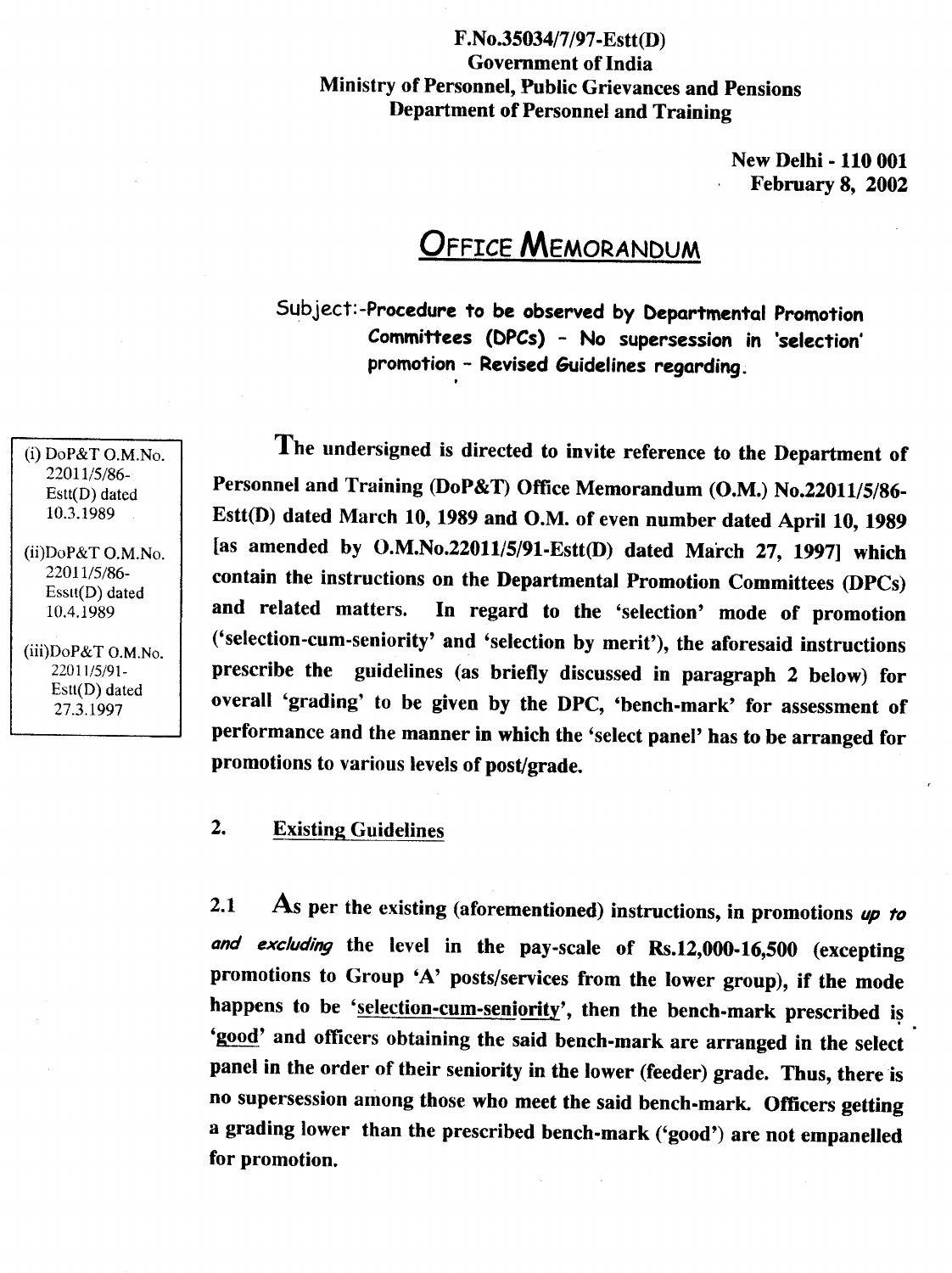2.2 In the case of promotions from lower Groups to Group 'A', while the mode of promotion happens to be 'selection by merit', the bench-mark prescribed is 'good' and only those officers who obtain the said bench-mark are promoted in the order of merit as per grading obtained. Thus, officers getting a superior grading supersede those getting lower grading. In other words, an officer graded as 'outstanding' supercedes those graded as 'very good' and an officer graded as 'very good' supersedes officers graded as 'good'. Officers obtaining the same grading are arranged in the select panel in the order of their seniority in the lower grade. Those who get a grading lower than the prescribed bench-mark ('good') are not empanelled for promotion.

2.3 In promotions to the level in the pay-scale of Rs.12,OOO-16,SOO/- and above, while the mode of promotion is 'selection by merit', the bench-mark prescribed is 'very good' and only those officers who obtain the said benchmark are promoted in the order of merit as per the grading obtained, officers getting superior grading supersede those getting lower grading as explained in paragraph 2.2 above. Officers obtaining the same grading are arranged in the select panel in the order of their seniority in the lower grade. Those who get a grading lower than the prescribed bench-mark ('very good') are not empanelled for promotion

#### **Revised Guidelines** 3.

The aforementioned guidelines which permit supersession in 'selection' promotion ('selection by merit') have been reviewed by the Government and after comprehensive/extensive examination of relevant issues it has been decided that there should be no supersession in matter of 'selection' (merit) promotion at any level. In keeping with the said decision, the following revised promotion norms/ guidelines, in partial modification (to the extent relevant for the purpose of these instructions) of all existing instructions on the subject (as referred to in paragraph 1 above) are prescribed in the succeeding paragraphs for providing guidance to the Departmental Promotion Committees (DPCs).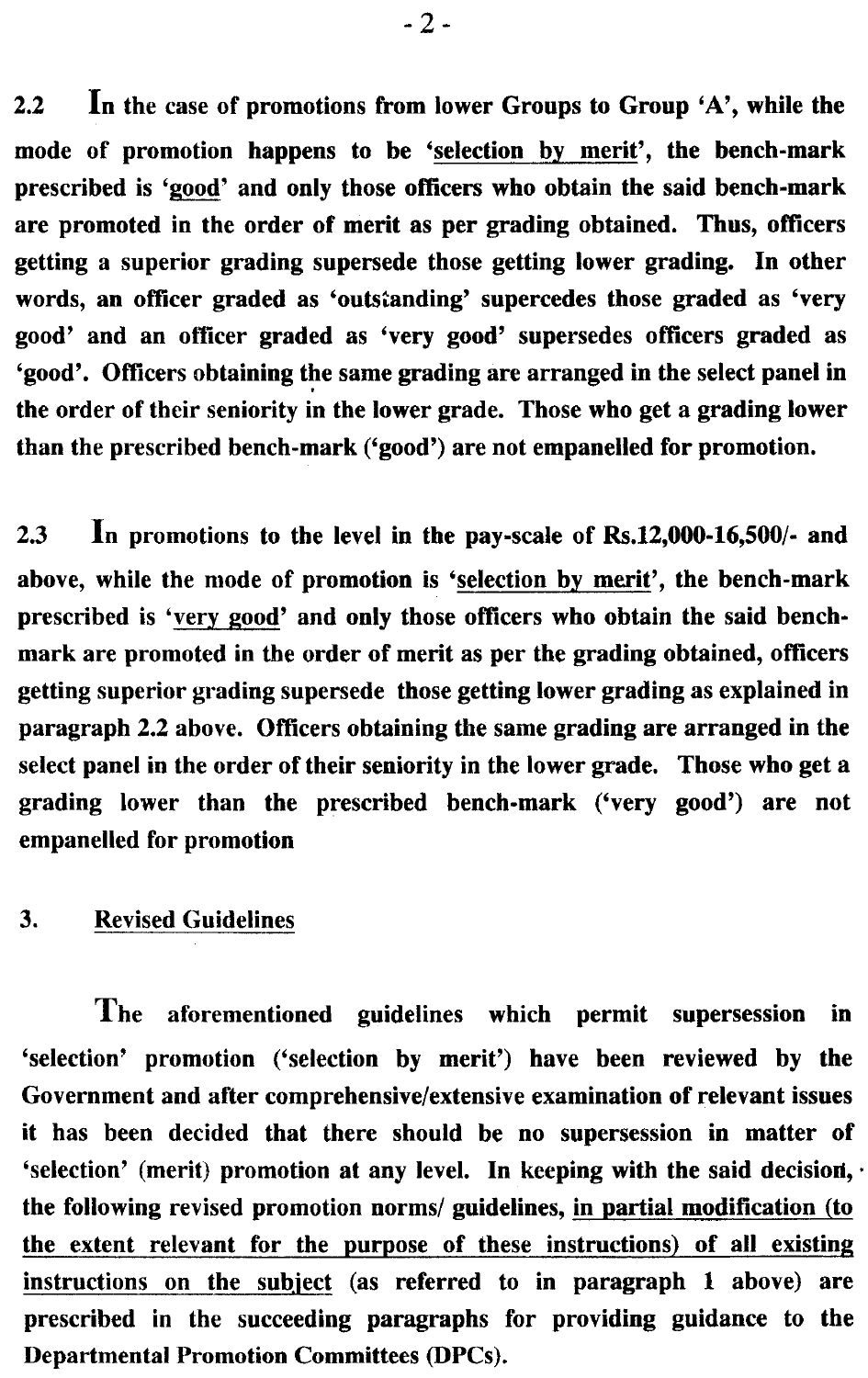#### $3.1$ **Mode of Promotion**

In the case of 'selection' (merit) promotion, the hitherto existing distinction in the nomenclature ('selection by merit' and 'selection-cumseniority') is dispensed with and the mode of promotion in all such cases is rechristened as *'selection'* only. The element of selectivity (higher or lower) shall be determined with reference to the relevant bench-mark ("Very Good" or "Good") prescribed for promotion.

#### $3.2$ 'Bench-mark' for promotion

The DPC shall determine the merit of those being assessed for promotion with reference to the prescribed bench-mark and accordingly grade the officers as 'fit' or 'unfit' only. Only those who are graded 'fit' (i.e. who meet the prescribed bench-mark) by the DPC shall be included and arranged in the select panel in order to their inter-se seniority in the feeder grade. Those oflicers who are graded 'unfit' (in terms of the prescribed bench-mark) by the DPC shall not be included in the select panel. Thus, there shall be no supersession in promotion among those who are graded 'fit' (in terms of the prescribed bench-mark) by the DPC.

3.2.1 Although among those who meet the prescribed bench-mark, inter-se seniority of the feeder grade shall remain intact, eligibility for promotion will no doubt be subject to fulfilment of all the conditions laid down in the relevant Recruitment/Service Rules, including the conditions that one should be the holder of the relevant feeder post on regular basis and that he should have rendered the prescribed eligibility service in the feeder post.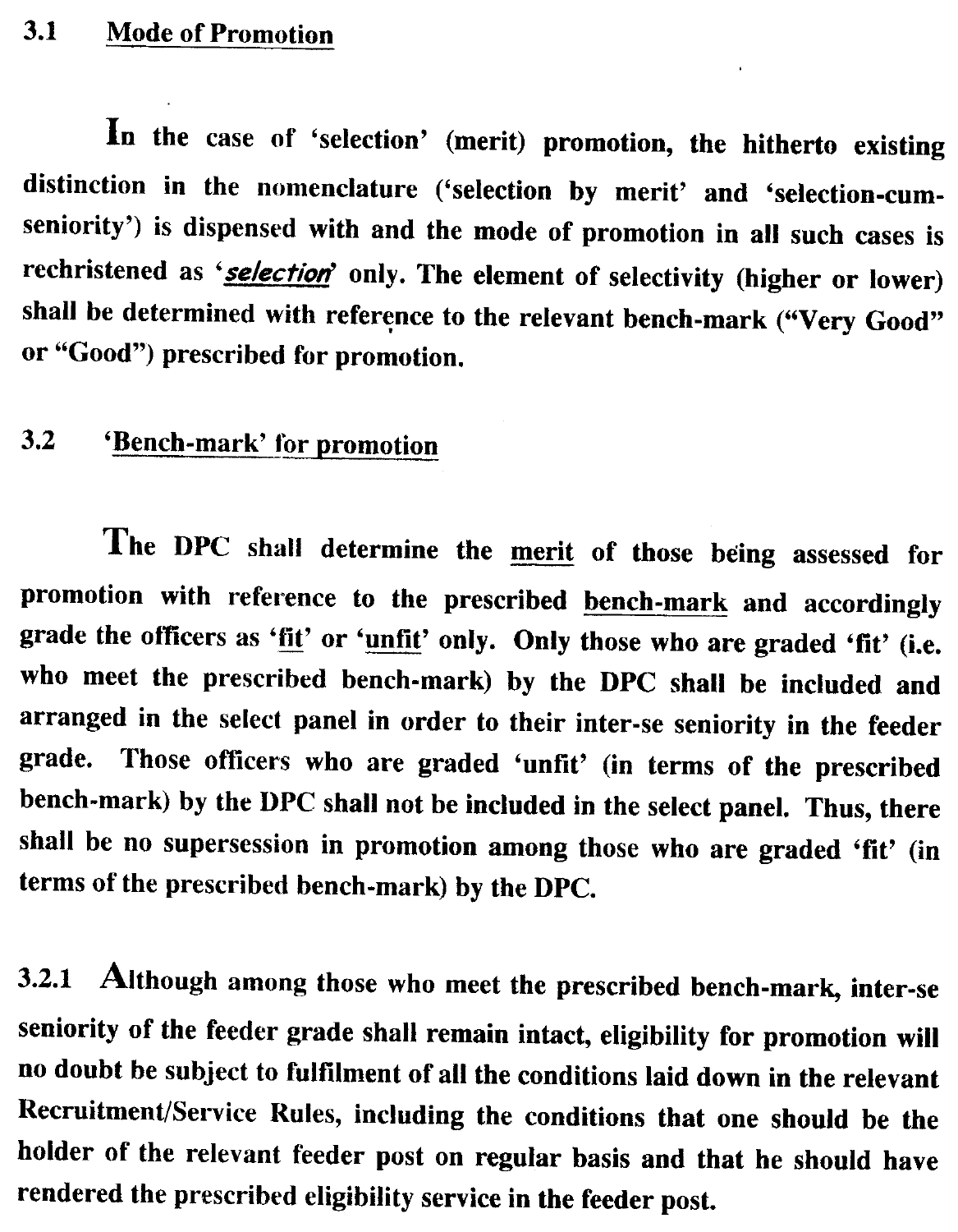## 3.3 Promotion *to* the revised pay-scale (grade) of Rs.12,OOO-16,500 and *above*

- (i) The mode of promotion, as indicated in paragraph 3.1 above, shall be 'selection'.
- (ii) The bench-mark for promotion, as it is now, shall continue to be 'very good'. This will ensure element of higher selectivity in comparison to selection promotions to the grades lower than the aforesaid level where the bench-mark, as indicated in the following paragraphs, shall be 'good' only.
- (iii) The DPC shall for promotions to said pay-scale (grade) and above, grade officers as 'fit' or 'unfit' only with reference to the bench-mark of 'very good'. Only those who are graded as 'fit' shall be included in the select panel prepared by the DPC in order of their inter-se seniority in the feeder grade. Thus, as already explained in paragraph 3.2 above, there shall be no supersession in promotion among those who are found 'fit' by the DPC in terms of the aforesaid prescribed bench-mark of 'very good'
- 3.4 Promotion to grades *belowthe* revised pay-scale (grade) of Rs.12,OOO-16,500 (including promotions from lower Groups to Group 'A' posts/grades/services)
	- (i) The mode of promotion, as indicated in paragraph 3.1 above, shall be 'selection'.
	- (ii) The bench-mark for promotion, as it is now, shall continue to be 'good'.
	- (ii) The DPC shall for promotion to posts/grades/services in the aforesaid categories, grade officers as 'fit' or 'unfit' only with reference to the bench-mark of 'good'. Only those who are graded as 'fit' shall be included in the select panel prepared by the DPC in order of their inter-se seniority in the feeder grade. Thus, as already explained in paragraph 3.2 above, there shall be no supersession in promotion among those who are found 'fit' by the DPC in terms of the aforesaid prescribed benchmark of 'good'.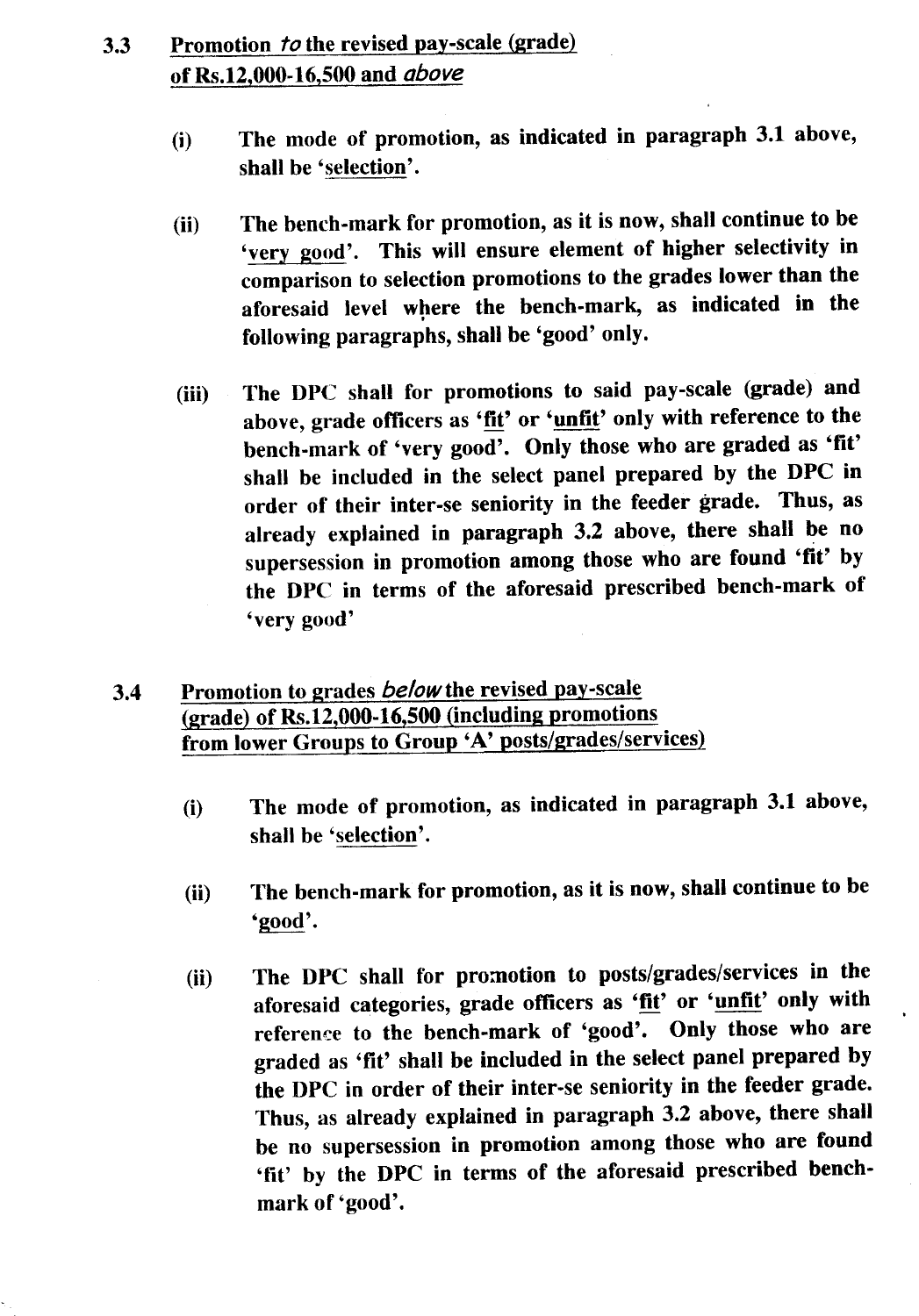### 3.5 Zone of consideration

DoP&T O.M.No. *22011/11 90-* Estt(D) dated 12.10.1990

The guidelines relating to the 'zone of consideration' in its existing form (twice the number of vacancies plus four) shall continue to have general application. However, in view of the modifications in promotion norms indicated in paragraph 3.3 above, the following stipulation [as is already applicable in the case of promotions below the revised pay-scale (grade) of Rs.12,000-16,500/- *vide* DoP&T O.M.no.22011/8/98-Estt(D) dated November 6, 1998] is also made in the regard to the zone of consideration for promotion to the revised pay-scale (grade) of Rs.12,000-16,500/- and above:

"While the zone of consideration would remain as already prescribed. the DPC, in the aforesaid category of cases, may assess the suitability of eligible employees in the zone of consideration (in the descending order) for *inclusionin the panel for promotion up to a number which is considered sufficient against the number of vacancies. With regard to the number of employees to be included in the panel, the DPC may also be required to keep in view the instructions issued vide Department of Personnel and Training Office Memorandum No. 22011/18/87-Estt(D) dated April* 9, 1996 *relating to norms for preparing extended panel for promotion. In respect of the remaining , employees, the DPCmay put a note in the minutes that "the assessment of the remainingemployees in the zone of consideration is considered not necessary as sufficient number of employees with prescribed bench-mark have become available."*

4. Provisions of the paragraph 1 (vii) of the DoP&T O.M.No.AB-14017/2/97-Estt(RR) dated May 25, 1998 stand modified in accordance with these revised instructions. In addition to this, if the guidelines contained 'hi this Office Memorandum come in conflict with the provisions of any other executive instructions  $(0.M.)$  issued by DoP&T on this subject, the same shall be taken to be modified to the extent provided herein.

5. The instructions contained in this Office Memorandum shall come into force from the date of its issue.